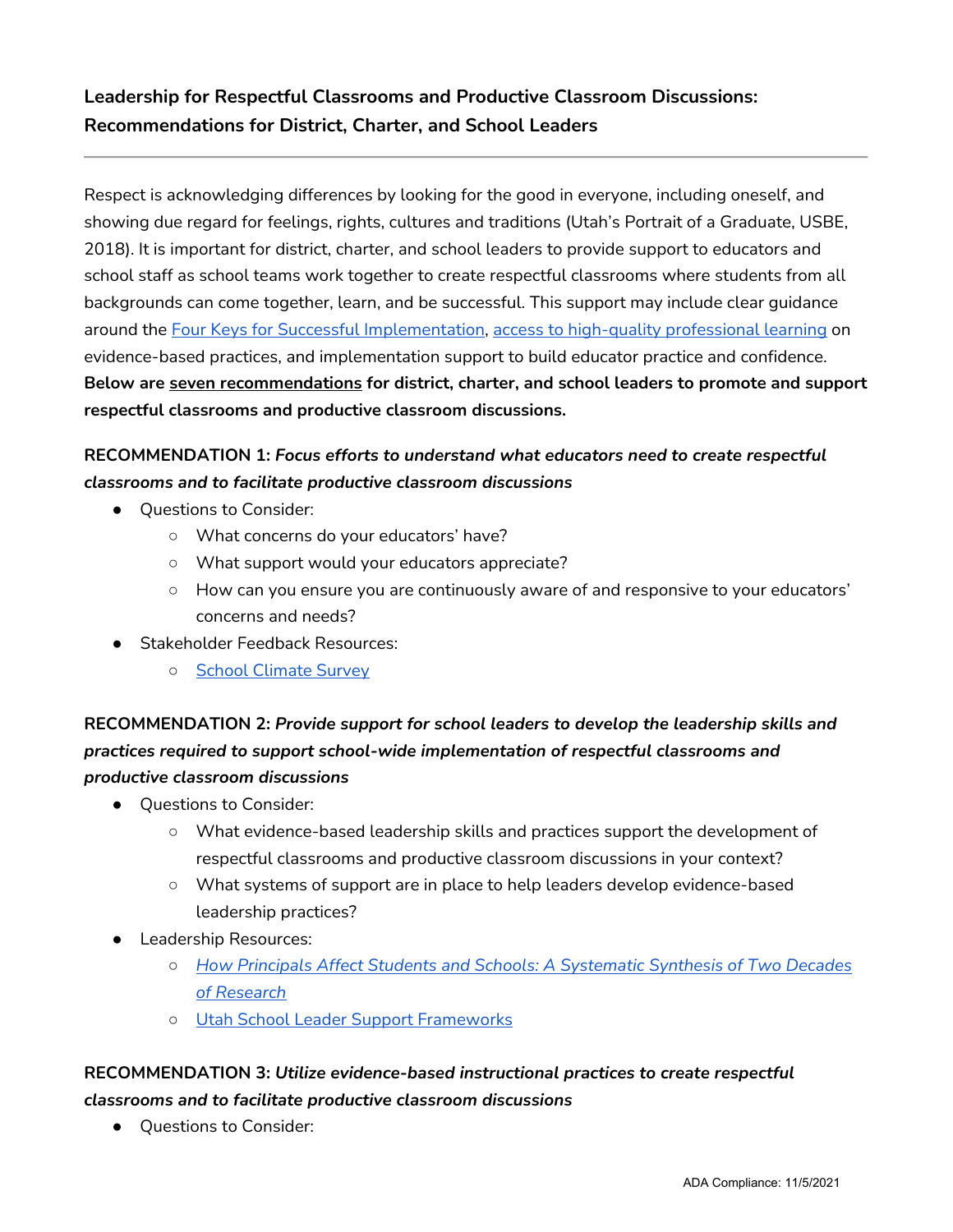- What evidence-based practices can your educators utilize to create respectful classrooms and productive classroom discussions in schools?
- How familiar are your educators with these evidence-based practices?
- **Evidence-Based Practices Resources:** 
	- Classroom Discussion [\(Effect Size 0.82\)](https://visible-learning.org/wp-content/uploads/2018/03/VLPLUS-252-Influences-Hattie-ranking-DEC-2017.pdf)
		- *[Why Should Students Lead Discussions?](https://corwin-connect.com/2019/07/why-should-students-lead-discussions/)*
		- *[Orchestrating Productive Classroom Discussions](https://www.schools.utah.gov/file/f4aaab20-94c2-4688-8a76-9774fb340268) (USBE Developed Resource)*
		- *[Small Shifts in Teacher Talk Make a Big Difference ASCD](https://www.ascd.org/blogs/small-shifts-in-teacher-talk-make-a-big-difference)*
		- *[Creating Collaborative Norms in Classrooms](https://www.schools.utah.gov/file/1e671ab2-9575-4c81-ba5d-4d6caed38c69) (USBE Developed Resource)*
	- Questioning [\(Effect Size 0.48\)](https://visible-learning.org/wp-content/uploads/2018/03/VLPLUS-252-Influences-Hattie-ranking-DEC-2017.pdf)
		- *[Unleashing the Potential of Classroom Questioning](https://corwin-connect.com/2016/07/unleashing-potential-classroom-questioning/)*
	- Reciprocal Teaching [\(Effect Size 0.74\)](https://visible-learning.org/wp-content/uploads/2018/03/VLPLUS-252-Influences-Hattie-ranking-DEC-2017.pdf)
		- *[Leaders Coaching Leaders Podcast: Accelerating Learning After COVID-19](https://us.corwin.com/en-us/nam/podcastepisode10) [\(Episode 10\)](https://us.corwin.com/en-us/nam/podcastepisode10)*
	- Trusting Classroom Learning Environment [\(Effect Size 0.72\)](https://us.corwin.com/sites/default/files/vln21296_vl_accelerating_learning_white_paper_final_rev3.pdf)
		- *[Five Elements of a Positive Classroom Environment](https://www.ascd.org/blogs/five-elements-of-a-positive-classroom-environment-for-students-living-with-adversity)*
		- [Countering Misinformation Professional Learning Video](https://youtu.be/A2mlQWc6H8s)

## **RECOMMENDATION 4:** *Build educator confidence and capacity to create respectful classrooms and to facilitate productive classroom discussions through high-quality professional learning*

- Questions to Consider:
	- What professional learning opportunities would your educators value as they work to implement respectful classrooms and productive classroom discussions in schools?
	- What does professional learning currently look like in your context?
- Professional Learning Resources:
	- [Effective Teacher Professional Development](https://learningpolicyinstitute.org/sites/default/files/product-files/Effective_Teacher_Professional_Development_REPORT.pdf)
	- [Utah Professional Learning Standards](https://www.schools.utah.gov/curr/educatordevelopment/professionallearning?mid=5126&tid=0)

**RECOMMENDATION 5:** *Connect teachers with implementation support to create respectful classrooms and to facilitate productive classroom discussions through high-quality professional learning*

- Questions to Consider:
	- What systems of support are currently in place for teachers?
	- How are you supporting your teachers' implementation of respectful classrooms and productive classroom discussions?
	- Do those who support your teachers have access to ongoing systems of support?
- Teacher Support System Resources:
	- New Teacher Mentors - [USBE Resources](https://www.schools.utah.gov/curr/educatordevelopment/classroomteachers?mid=5104&tid=2)
	- Instructional Coaches - [USBE Resources](https://www.schools.utah.gov/curr/educatordevelopment/instructionalcoaches)
	- Teacher Leaders - [USBE Resource](https://schools.utah.gov/file/57efffbd-a07d-4d84-85d4-e5fe37a4ade6)